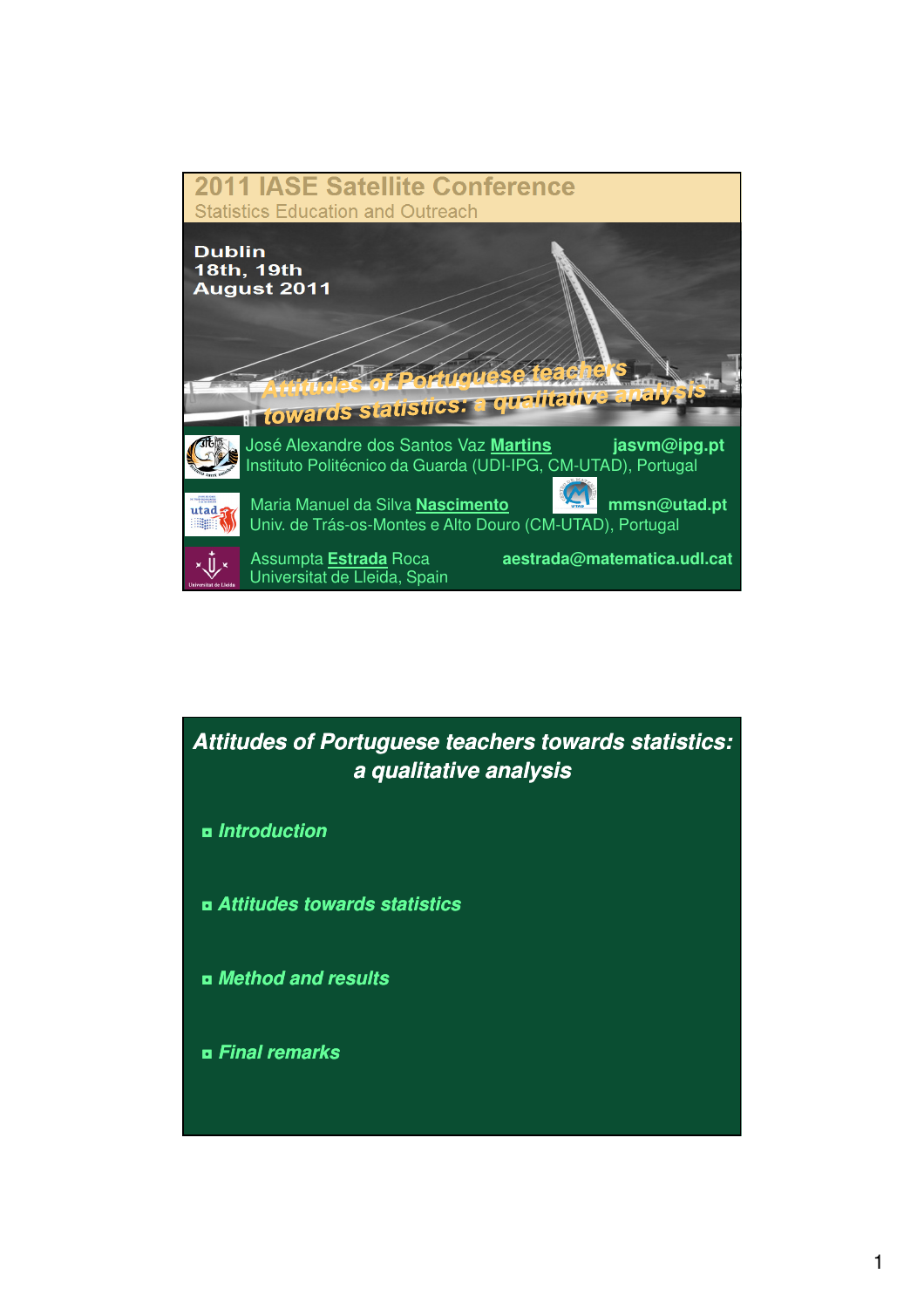#### ◘ **Introduction**

**This work is part of a study of teachers of 1rst (ages 6–9) and 2nd (ages 10–11) cycles of basic Portuguese education, and their attitudes towards statistics.**

**Here we will do:**

**A brief summary of the current understanding of attitudes towards statistics and the SCALE OF ATTITUDES TOWARDS TOWARDS STATISTICS STATISTICS OF ESTRADA ESTRADA (EAEE);**

**An exploratory qualitative content analysis of the reasons and motivations that in-service Portuguese teachers, in the 1rst cycle of basic education, gave in response to some open-ended items from the EAEE scale, in order to get a first glimpse over a better understanding of teachers' attitudes towards statistics.**

#### ◘ **Attitudes towards statistics**

The mathematics and statistics learning process

involves a great complexity of factors,

where cognitive and affective factors converge.

the *attitudes* emerge as a variable that exerts a great influence on

the structure, organization and retrieval of information

through the interests' process, constructing meanings, and storing information in the memory.

**So attitudes are revealed as a key factor in improving the learning process. (Estrada, 2009)**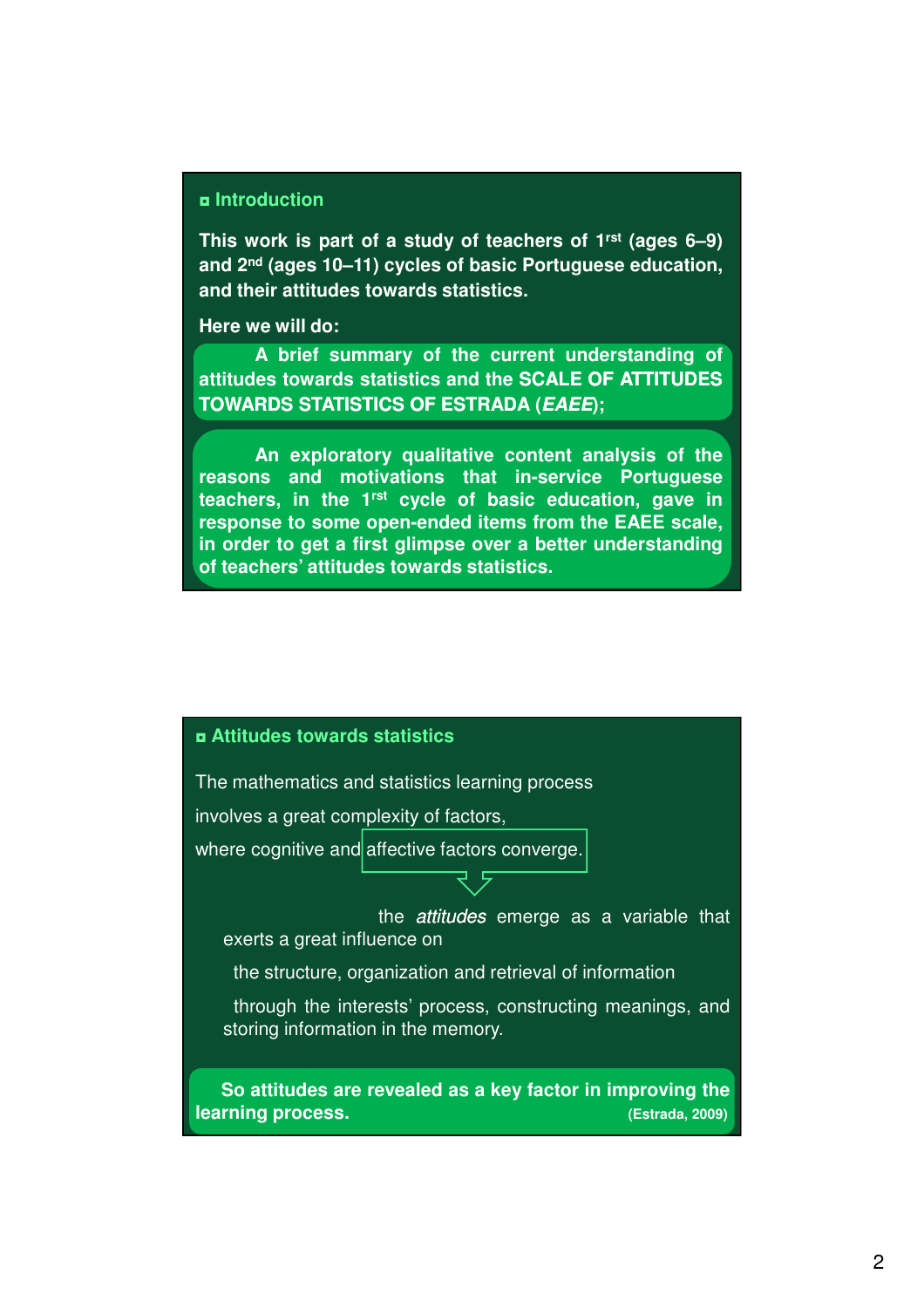#### ◘ **Attitudes towards statistics**

We take into consideration Philipp's (2007) description of **attitudes** as

**manners of acting, feeling or thinking that show a person's disposition or opinion, who suggested that attitudes are more cognitive than emotions and change more slowly.**

Attitudes may involve **positive or negative feelings** that can result from **positive or negative experiences** during the time of learning a subject (like statistics).

#### ◘ **Attitudes towards statistics: instruments**

Over the last three decades, various tools to measure attitudes toward statistics have been developed.

These scales have been validated using samples of students at college or university, but not among teachers or future teacher.

Estrada (2002) proposed, validated and developed the **Scale of Attitudes Attitudes Towards Towards Statistics** (**EAEE**), which was applied to prospective and in-service teachers.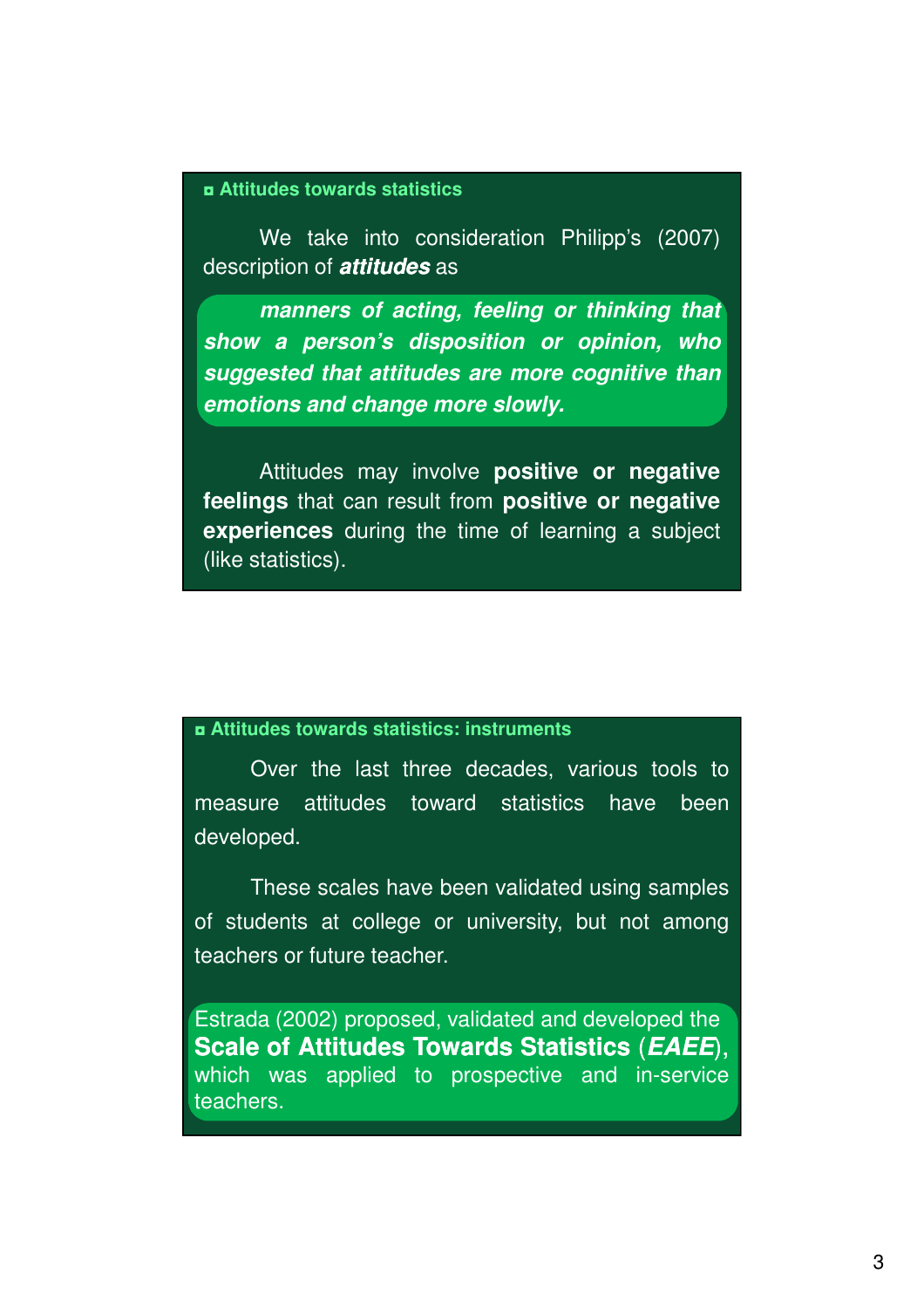#### ◘ **Attitudes towards statistics: instruments**

The **EAEE** is a combination of three scales: the SAS (Roberts and Saxe, 1982) , the ATS (Wise, 1985) and the Spanish scale proposed by Auzmendi

(1992)

The **EAEE** scale has 25 items

14 affirmative and

11 negative

# ◘ **Method and results**

**The EAEE (Estrada, 2002) was translated and adapted to the Portuguese language by an expert board of judges.**

**All of the items comprised statements, to which the respondents marked their level of disagreement or agreement on a**

**5 - point Likert type scale (1- Total disagreement to 5- Total agreement ).**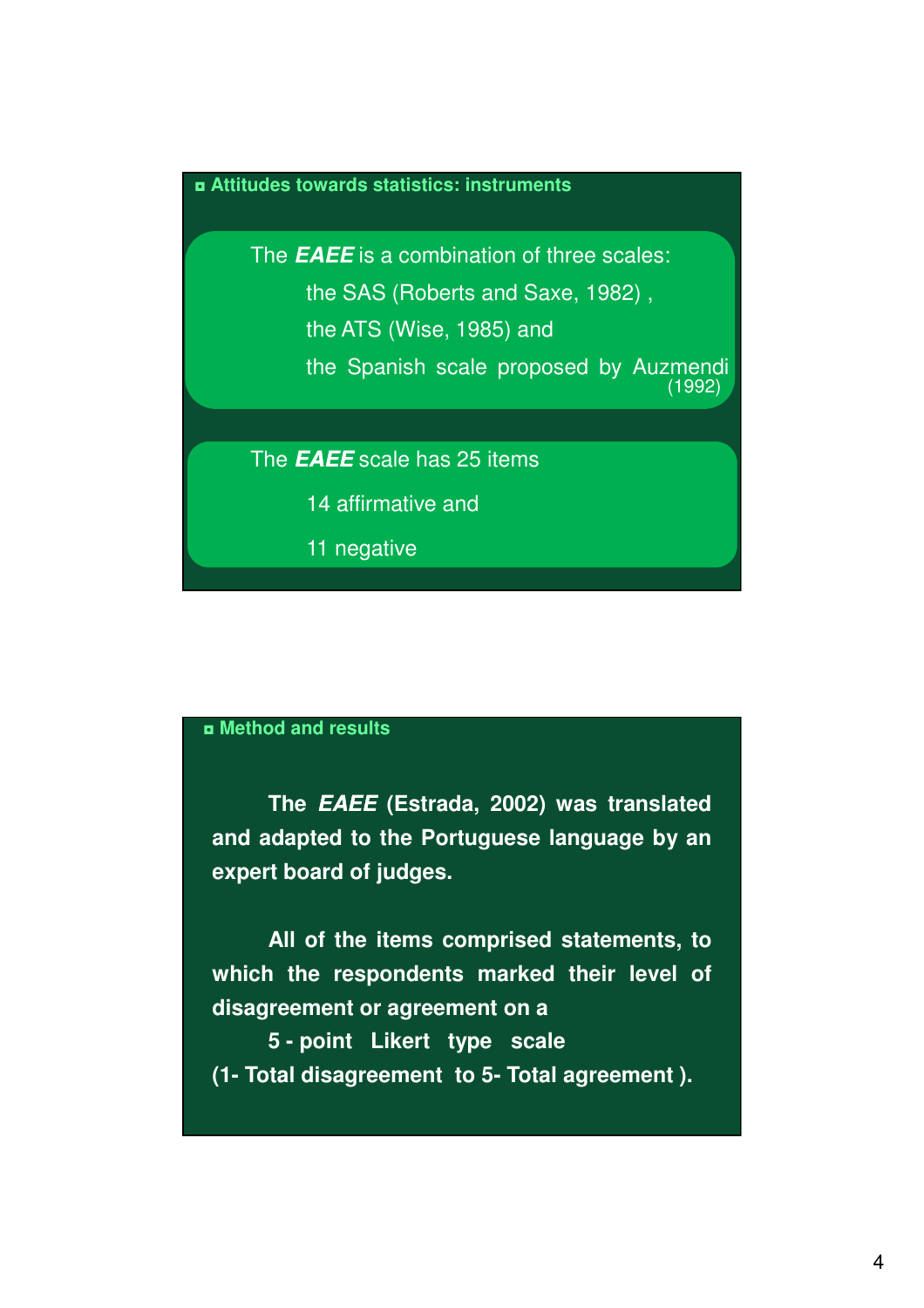# ◘ **Method and results**

**For the 11 items that were associated to negative negative attitudes, attitudes, the scale was reversed when the responses were analysed,**

> **meaning that at the end the scores 1 or 2 to negative attitudes towards statistics**, **3 to neutral attitudes** and **4 and 5 to positive attitudes.**

**9 open-ended written justifications of some of the EAEE scale items were added.**

# ◘ **Method and results**

Here **we present the analysis of the reasons/motivations for 5 of those items.**

**We established the content analysis categories based on**

**the common written (Krippendorff, 2004) and**

**therefore lexical (Bardin, 2004) reasons/** 

**/motivations** 

**in the responses to the open-ended items analysed.**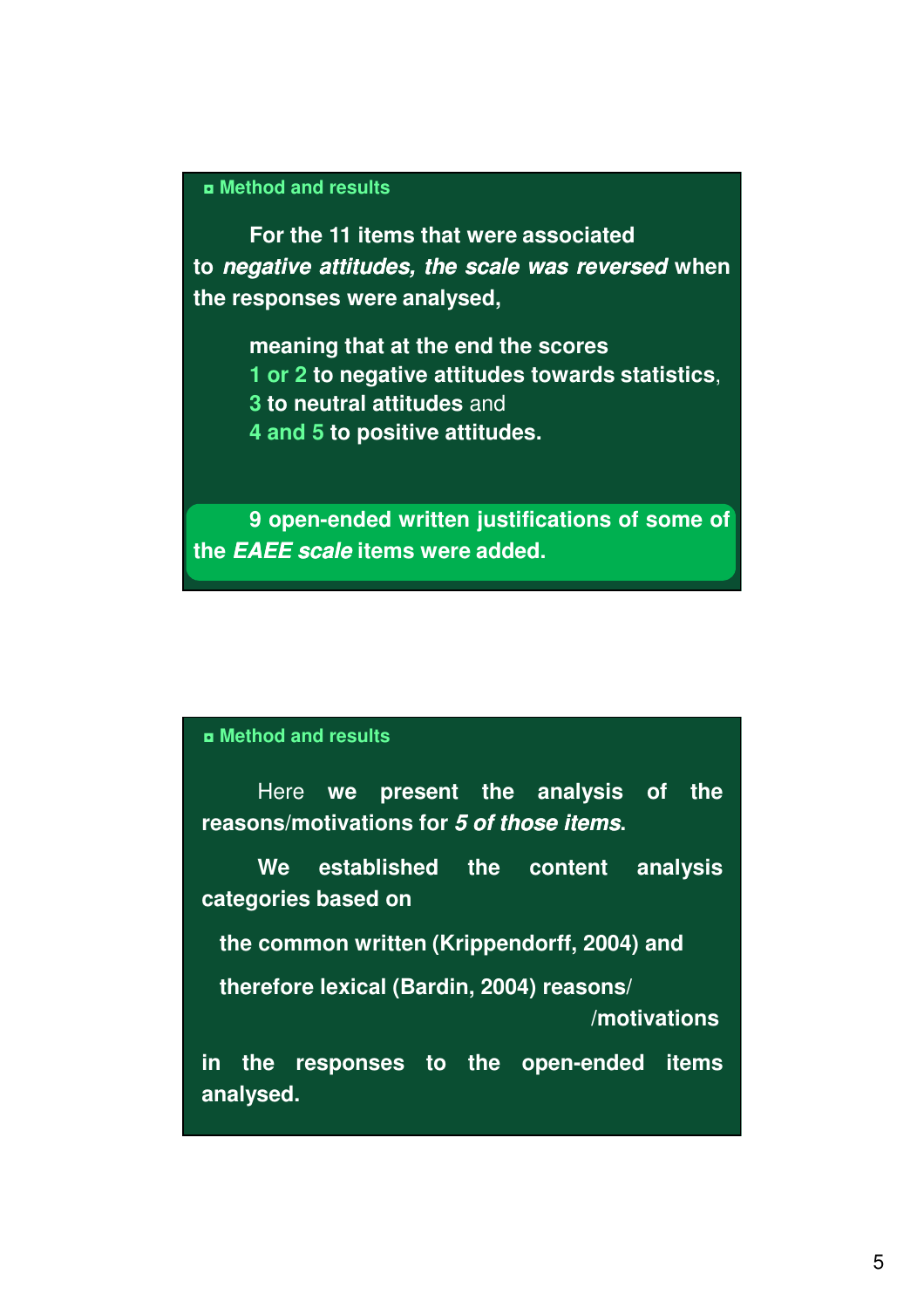#### ◘ **Method and results**

**The survey**

→ **done during September/October 2010**

→ **493 replies of which 181 (37%) had justified at least one of the 5 referred items**

- → **these 181 teachers**
- **mainly women (80%)**
- **aged between 26–62 years, (mean 45;SD 7.4)**
- **almost 40% stated that they had no statistical training or**
	- **had learned by themselves**

# ◘ **Method and results**

We decided to remove all the neutral scores (3) **from the content analysis.**

**We analysed separately answers related to positive attitudes and answers related to negative attitudes.**

**Item 1 – "Statistical information transmitted in television programmes programmes bothers bothers me."**

**A total of 180 teachers score this item**

- **65 (36%) neutral were removed**
- **39 (22%) related to positive attitudes (disagree)**
- **76 (42%) related to negative attitudes (agree)**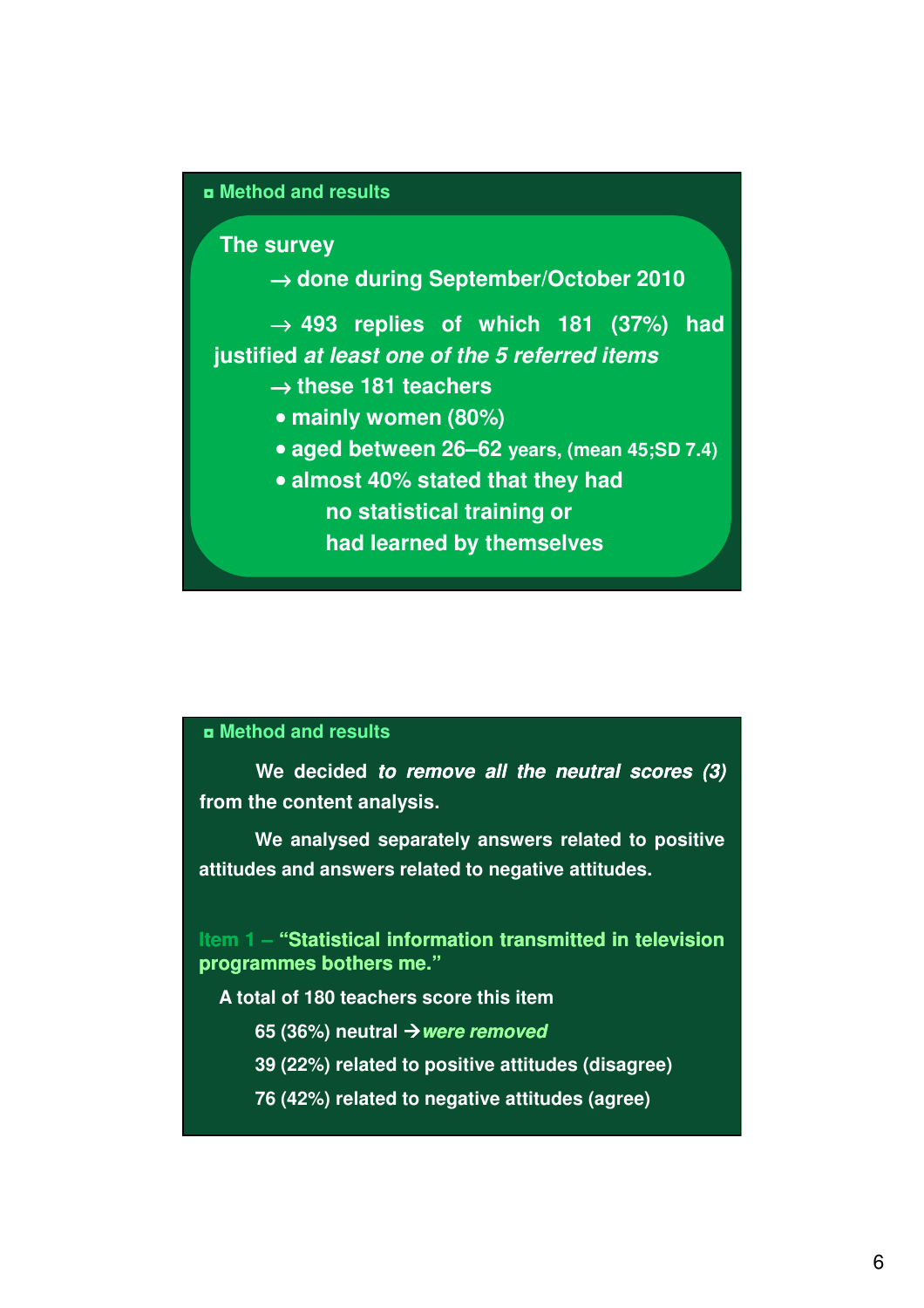|  |                                    | Item 1 – "Statistical information transmitted in |  |
|--|------------------------------------|--------------------------------------------------|--|
|  | television programmes bothers me." |                                                  |  |

| <b>Positive Attitudes</b>                   |    |    |  |
|---------------------------------------------|----|----|--|
| Categories                                  |    | ℅  |  |
| $0 -$ Non informative                       | 11 | 28 |  |
| 1 – No interest in TV's Information         | 3  | Ι8 |  |
| 2 – Without confidence in TV' s information | 12 | 31 |  |
| 3 – With confidence in TV's information     | 13 | 33 |  |
|                                             | 39 |    |  |

| <b>Negative Attitudes</b>                        |    |    |
|--------------------------------------------------|----|----|
| Categories                                       |    | ℅  |
| $0 -$ Non informative                            | 11 | 14 |
| $1 - No$ interest in $TV$ s Information          | 3  | 4  |
| 2 – Without confidence in TV' s information      | 19 | 25 |
| 3 – Reality and statistical outcomes don't match | 43 | 57 |
|                                                  | 76 |    |

|                                         | Item 7 – "I have fun in classes in which I teach statistics."                                                                                      |       |      |
|-----------------------------------------|----------------------------------------------------------------------------------------------------------------------------------------------------|-------|------|
| A total of 166 teachers score this item | 64 (39%) neutral $\rightarrow$ were removed<br>64 (39%) related to positive attitudes (agree)<br>38 (22%) related to negative attitudes (disagree) |       |      |
|                                         | <b>Positive Attitudes</b>                                                                                                                          |       |      |
|                                         | Categories                                                                                                                                         | $f_i$ | $\%$ |
| $0 -$ Non informative                   |                                                                                                                                                    | 18    | 28   |
|                                         | $1 -$ For the teacher classes are interesting/challenging                                                                                          |       |      |
|                                         | 2 – For the students classes, as teachers portrays them                                                                                            |       |      |
|                                         |                                                                                                                                                    | 64    |      |
|                                         | <b>Negative Attitudes</b>                                                                                                                          |       |      |
|                                         | Categories                                                                                                                                         | $f_i$ | $\%$ |
|                                         | $0 -$ Non informative                                                                                                                              | 17    | 45   |
|                                         | 1 – Lack of motivation                                                                                                                             | 10    | 26   |
|                                         | 2 – No statistical knowledge at all                                                                                                                | 3     | 8    |
|                                         | 3 – Classes are a serious matter/thing                                                                                                             | 8     | 21   |
|                                         |                                                                                                                                                    | 38    |      |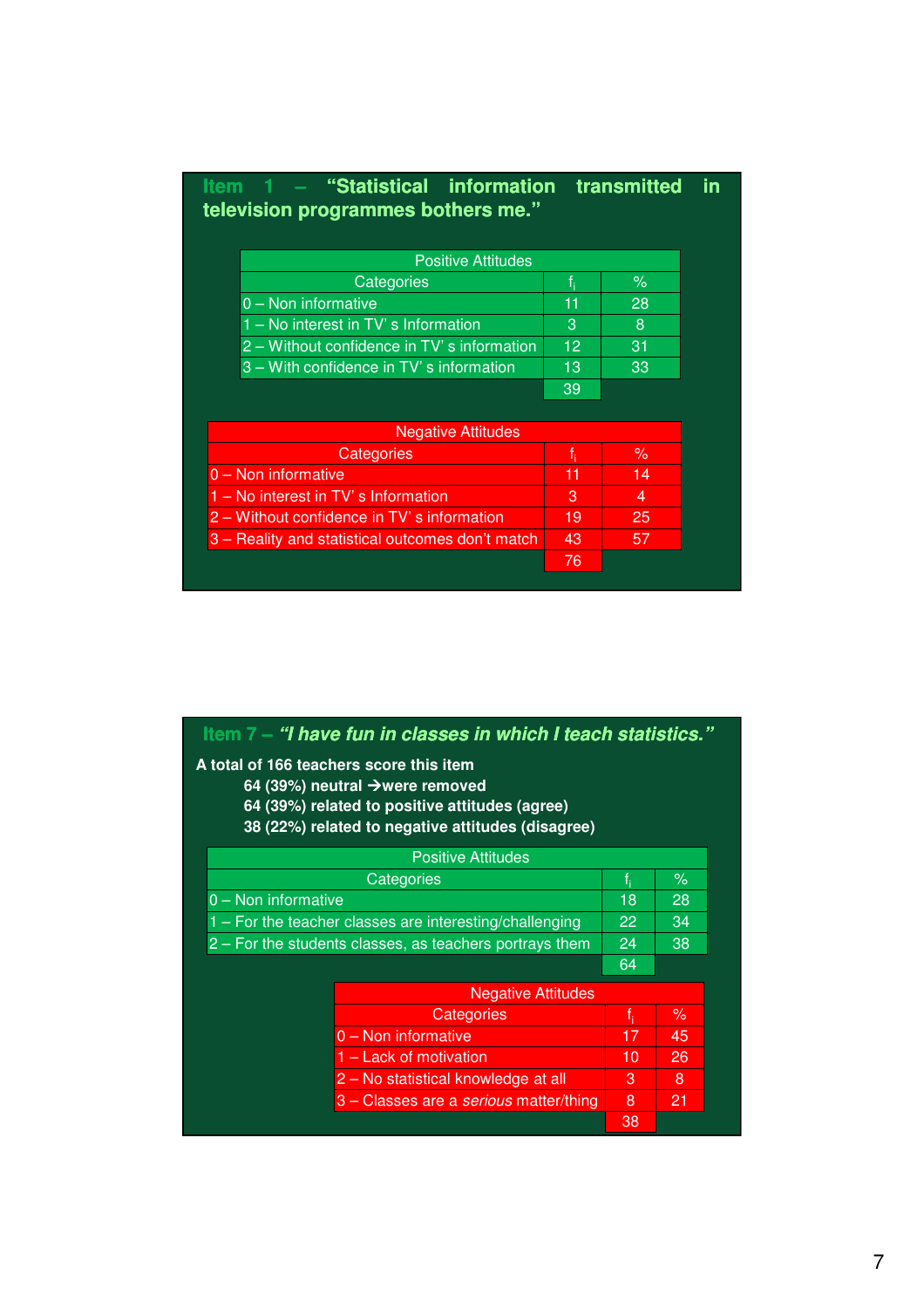| Item 14 – "I do not use statistics outside of school"                  |    |      |
|------------------------------------------------------------------------|----|------|
| A total of 175 teachers score this item                                |    |      |
| 40 (23%) neutral $\rightarrow$ were removed                            |    |      |
| 41 (23%) related to positive attitudes (disagree)                      |    |      |
| 94 (54%) related to negative attitudes (agree)                         |    |      |
| <b>Positive Attitudes</b>                                              |    |      |
| Categories                                                             |    | $\%$ |
| $0 -$ Non informative                                                  | 17 | 41   |
| 1 – Used/needed with/according to day to day situations                | 10 | 24   |
| 2 – Statistics is everywhere in day to day life                        | 13 | 32   |
| 3 - Uses statistics in work but does not recognize it in everyday life | -1 | 2    |
|                                                                        | 41 |      |
| <b>Negative Attitudes</b>                                              |    |      |
| Categories                                                             | f. | %    |
| 0 - Non informative                                                    | 54 | 57   |
| 1 – Doesn't use statistics                                             | 30 | 32   |
| 2 - Only uses indirect information                                     | 2  | 2    |
| 3 - Sometimes uses statistics in everyday life                         | 7  | 7    |
| 4 – No statistical training                                            | 1  | 1    |
|                                                                        | 94 |      |

| Item 22 – "We should not teach statistics in schools"<br>A total of 177 teachers score this item<br>44 (25%) neutral $\rightarrow$ were removed<br>125 (70%) related to positive attitudes (disagree)<br>8 (5%) related to negative attitudes (agree) |     |                |  |
|-------------------------------------------------------------------------------------------------------------------------------------------------------------------------------------------------------------------------------------------------------|-----|----------------|--|
| <b>Positive Attitudes</b>                                                                                                                                                                                                                             |     |                |  |
| Categories                                                                                                                                                                                                                                            |     | $\%$           |  |
| 0 - Non informative                                                                                                                                                                                                                                   | 51  | 41             |  |
| $1 -$ Utility of statistics                                                                                                                                                                                                                           | 55  | 44             |  |
| 2 – Importance of statistics                                                                                                                                                                                                                          | 3   | $\overline{2}$ |  |
| 3 - Likes statistics                                                                                                                                                                                                                                  | 16  | 13             |  |
|                                                                                                                                                                                                                                                       | 125 |                |  |
| <b>Negative Attitudes</b>                                                                                                                                                                                                                             |     |                |  |
| Categories                                                                                                                                                                                                                                            | f,  | ℅              |  |
| $0 -$ Non informative                                                                                                                                                                                                                                 | 6   | 75             |  |
| $1 -$ Feelings of the teacher                                                                                                                                                                                                                         | 1   | 13             |  |
| $2 -$ Too soon to be taught                                                                                                                                                                                                                           | 1   | 13             |  |
|                                                                                                                                                                                                                                                       | 8   |                |  |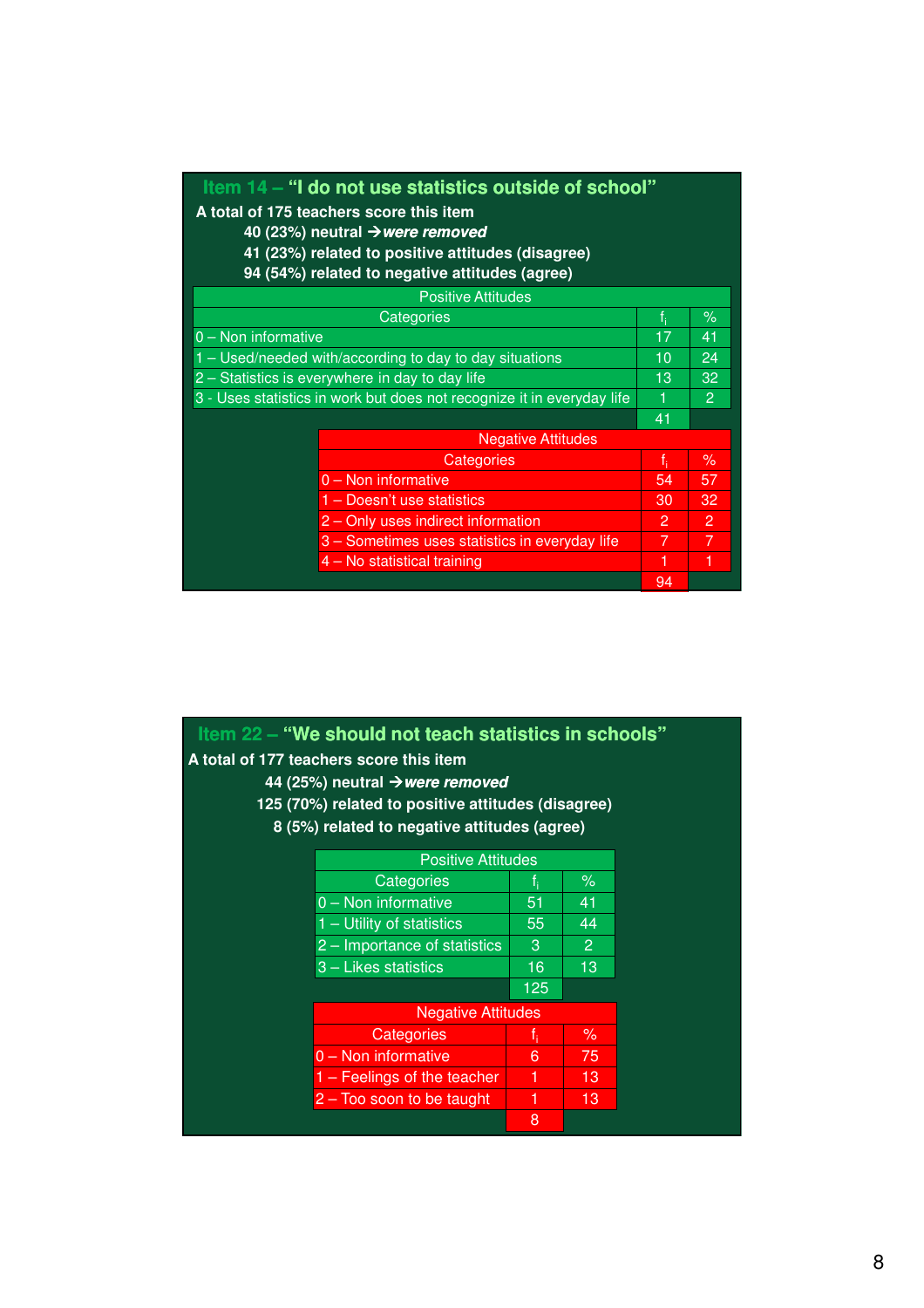| Item $23 -$ "I usually explain statistics problems to<br>my colleagues if they do not understand"                                                                                                                 |                           |    |                |  |
|-------------------------------------------------------------------------------------------------------------------------------------------------------------------------------------------------------------------|---------------------------|----|----------------|--|
| A total of 173 teachers score this item<br>65 (38%) $\rightarrow$ neutral $\rightarrow$ were removed<br>23 (13%) $\rightarrow$ positive attitudes (agree)<br>85 (49%) $\rightarrow$ negative attitudes (disagree) |                           |    |                |  |
|                                                                                                                                                                                                                   | <b>Positive Attitudes</b> |    |                |  |
|                                                                                                                                                                                                                   | Categories                | fi | $\%$           |  |
|                                                                                                                                                                                                                   | 0 - Non informative       | 12 | 52             |  |
|                                                                                                                                                                                                                   | $1 - To help others$      | 3  | 13             |  |
|                                                                                                                                                                                                                   | 2 - Cooperative work      | 7  | 30             |  |
|                                                                                                                                                                                                                   | $3 - \ln$ the past        |    | $\overline{4}$ |  |
|                                                                                                                                                                                                                   |                           | 23 |                |  |
|                                                                                                                                                                                                                   | <b>Negative Attitudes</b> |    |                |  |
| <b>Categories</b>                                                                                                                                                                                                 |                           | fi | $\%$           |  |
| $0 -$ Non informative                                                                                                                                                                                             |                           | 50 | 59             |  |
| 1 - Seldom happens                                                                                                                                                                                                |                           | 21 | 25             |  |
| 2 - Not enough statistical knowledge, no training                                                                                                                                                                 |                           | 11 | 13             |  |
| 3 - Statistics is only used in classes                                                                                                                                                                            |                           | 1  | 1              |  |
| 4 - Almost everyone understands statistics                                                                                                                                                                        |                           | 2  | 2              |  |
|                                                                                                                                                                                                                   |                           | 85 |                |  |

**This results can't be generalised.** 

In general, a large number of teachers didn't present theirs reasons/motivations.

**Item 1 – "Statistical information transmitted in television programmes programmes bothers bothers me."**

**The reasons presented show that teachers mainly think that there are misuses of statistics in the information transmitted in television programmes.**

**So we think that media** (papers, TV, etc.) **information is a good field to explore among students/teachers, once again, revealing the importance of knowing/learning statistics to build conscientious and participative citizens.**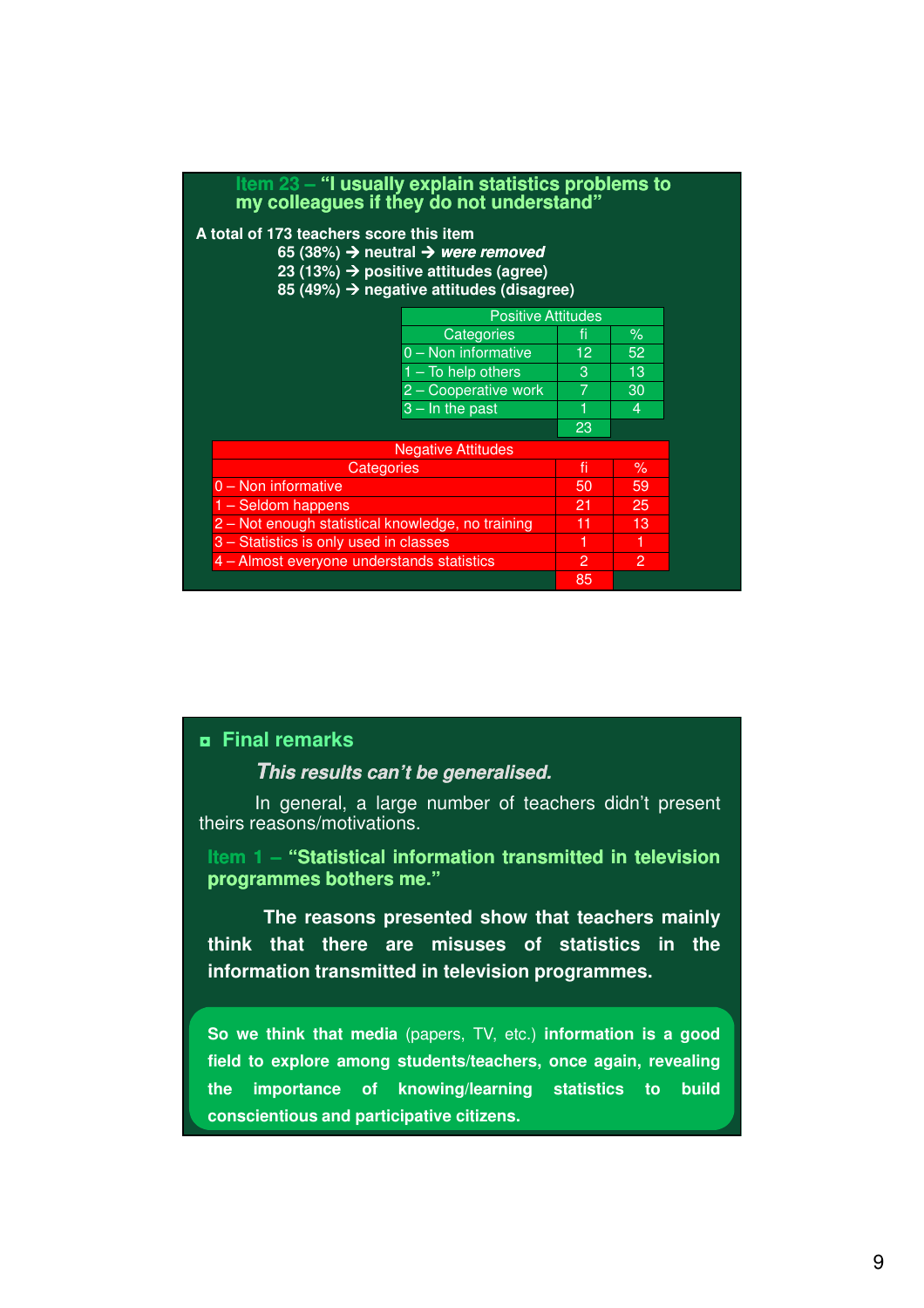**Item 7 – "I have fun in classes in which I teach statistics statistics."**

**Many teachers showed a positive attitude, which is a promising attitude toward statistics in classroom and also a way to influence students and other teachers.**

**For those who had demonstrate a negative attitude it's clear some lack of motivation and/or knowledge, sometimes hidden under the mask of a serious matter.**

**In our view it is urgent to solve the lack of knowledge problem and try to "motivate" with real data collection and projects in the statistical training of those teachers.**

# ◘ **Final remarks**

**Item 14 – "I do not use statistics statistics outside outside of school"**

**The statistical literacy issue emerges:** in most of the justifications, even for positive attitudes, teachers make a clear distinction between school/work and everyday life.

**We think it is crucial to include and highlight the statistical literacy in teaching and training statistics for the/with 1st cycle teachers.**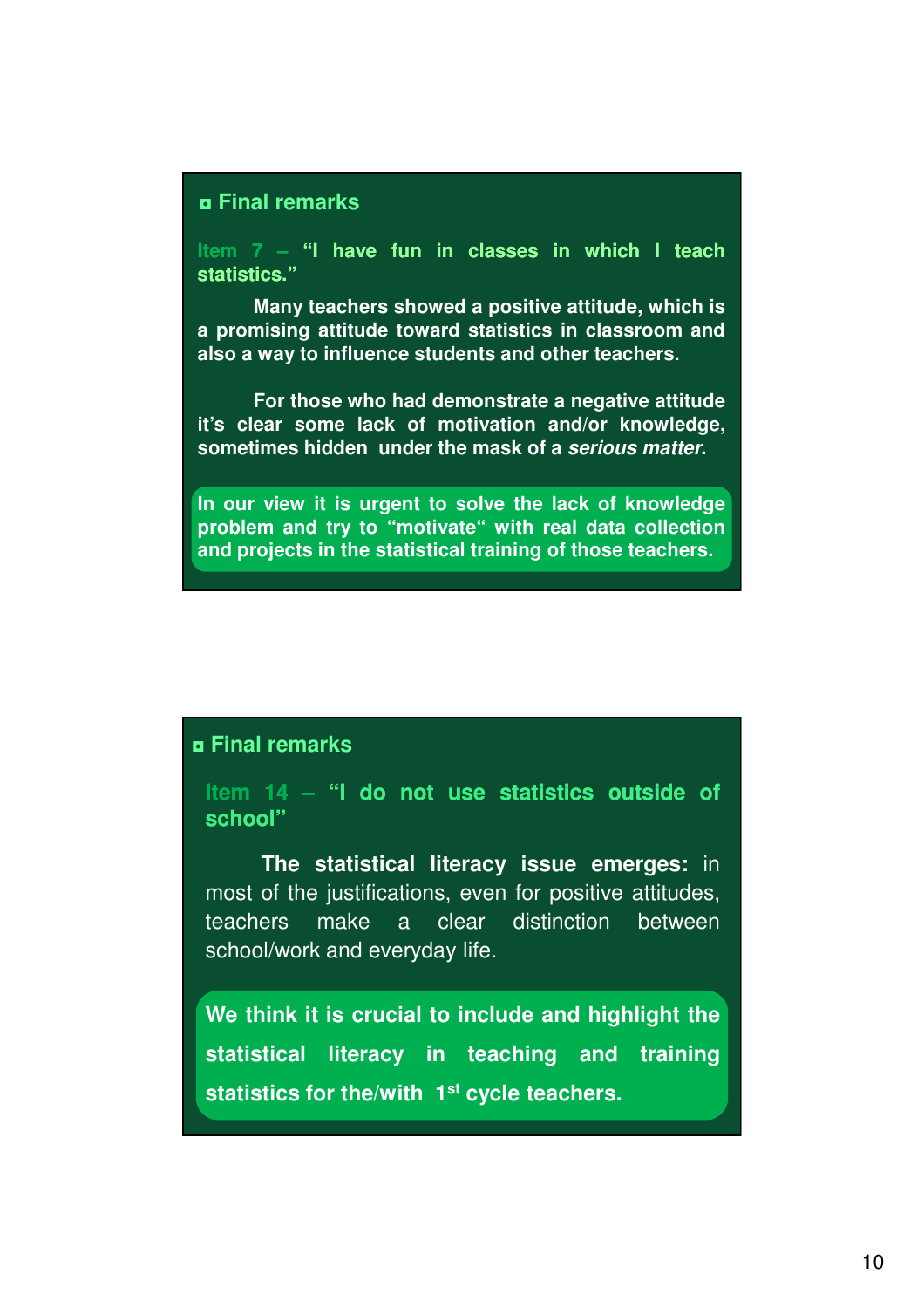# **Item 22 – "We should not teach statistics in schools"**

The teachers' attitude is strongly positive because they consider that it is useful, and necessary to teach and learn.

There is also a group of teachers that includes students in their love for statistics, and these statements are promising for teaching and learning statistics.

**The 2 statements from the 8 teachers who had a negative attitude showed different justifications:**

"I think that my indifference is due to my lack of training so I wouldn't like it that students have the same feelings that I have".

"In this [1rst] cycle it is too soon to work on statistics" (and we notice: even if it is an international trend).

# ◘ **Final remarks**

**Item 23 – "I usually explain statistics problems to my colleagues if they do not understand"**

Teachers have a general negative attitude in this item.

They state of their own lack of training and knowledge in statistics and

they also wrote that they were not available to work cooperatively in statistics (mathematics).

**Once again it seems important improve the statistical training and develop the cooperative work among teachers.**